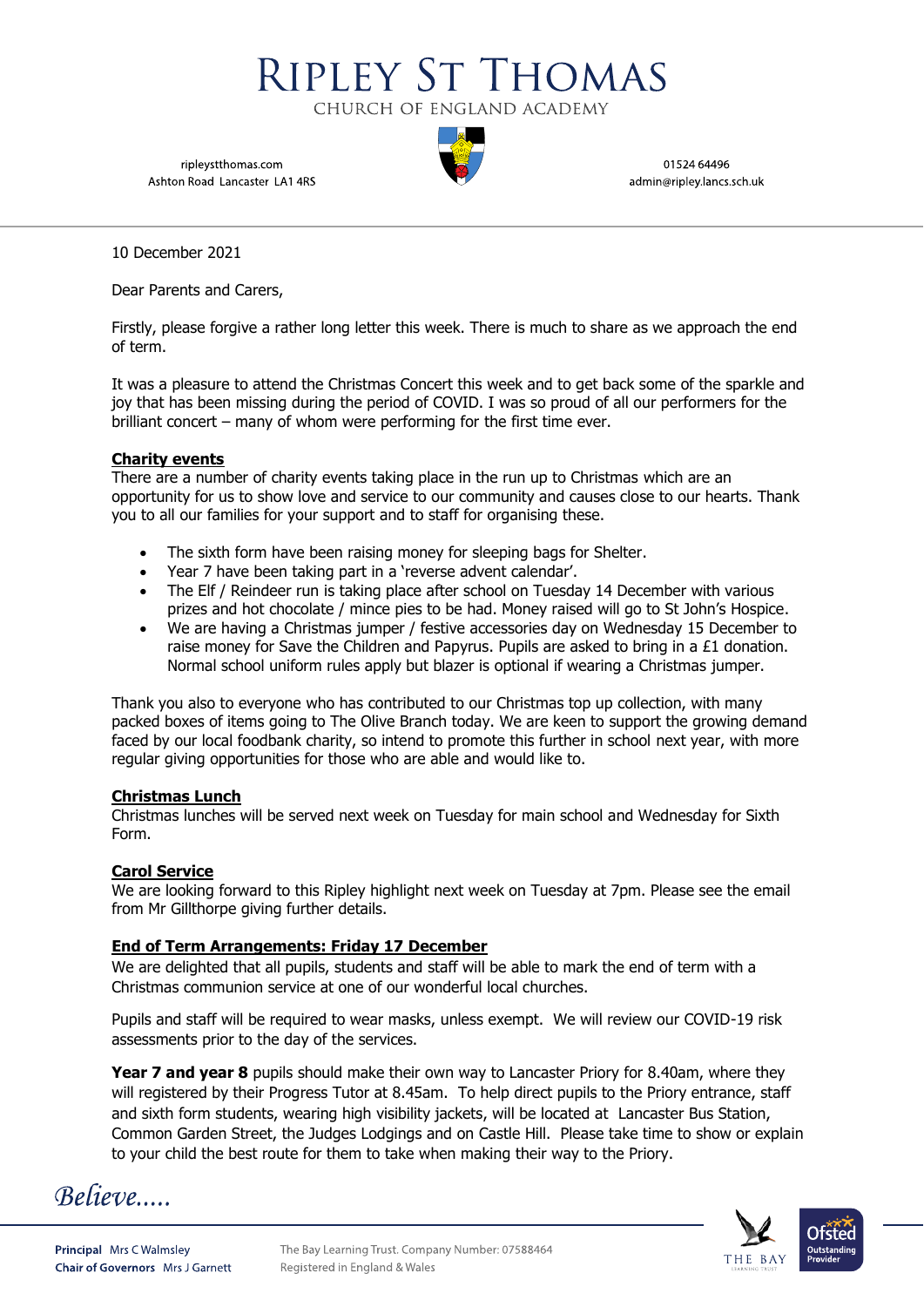**Year 9** pupils should arrive at Ripley, in their form rooms, by 8.45am. They will be registered before walking to Christ Church, Lancaster, for their service. Pupils will walk in tutor groups accompanied by their Progress Tutors. Ripley staff will be positioned on road crossing points on the planned route.

Year 10 pupils should arrive at Ripley, in their form rooms, by 8.45am. They will be registered before walking to St Paul's, Scotforth, for their service. Pupils will walk in tutor groups accompanied by their Progress Tutors. Ripley staff will be positioned on road crossing points on the planned route.

Year 11 pupils should arrive at Ripley, in their form rooms, by 8.45am. They will be registered before walking to St Thomas's, Lancaster, for their service. Pupils will walk in tutor groups accompanied by their Progress Tutors. Ripley staff will be positioned on road crossing points on the planned route.

**Year 12 and Year 13** students will attend their service in the Ripley Chapel. Students should register in their registration groups at 8.45am before congregating in the Chapel.

Unfortunately, we are not able to welcome any parents, carers or friends of Ripley to join us at any of our services this year.

# **End of Term Bus Arrangements**

The school day will finish at 12.25pm. The following buses will be available from school at 12.25pm:

### **935, 500, 501, 502, 503, 567, 581, 487**

Pupils to go the **bus station** for the **55** and **81** services Pupils to go to the **bus station** for the **582** (13.45hrs service) Pupils to go to **Scotforth Road** for the services to **Garstang, Catterall & Blackpool**

#### **Safeguarding Update**

Throughout the Autumn Term, pupils have been receiving regular input regarding safeguarding. Mrs Benter, our DSL, has led age-appropriate assemblies with each year group that have identified the four main types of child abuse: sexual abuse, physical abuse, emotional abuse and neglect. Work in tutor time, in curriculum lessons and on PSHE days has added to this by addressing different issues and scenarios that a young person may face. Educating our young people on having the confidence to tell someone if they think that they, or someone they know, are victims of abuse is to be encouraged. Abuse may be at the hands of an adult or another child. Abuse may take place in person or online. Abuse is never the child's fault and we take seriously our role to protect all of our young people.

We are seeing more and more occasions when peer on peer abuse is taking place online, often through social media platforms that are difficult to trace. Over the Christmas holidays, we ask that you continue to be vigilant with your child's conduct on their phones. Most social media apps have minimum age guidelines, and this is for a reason – to protect our children. Even just 'liking' a post that is discriminatory or abusive in nature towards another can be hurtful and cause trauma to the victim.

Anxiety, panic attacks, being uncharacteristically quiet, withdrawing from their normal social activities and wanting to spend more time alone are just some of the signs to indicate that something might be wrong. Encourage your child to talk to you, or someone they trust, and reassure them that they are not alone. We are working hard to encourage our pupils to be kind and we thank you for supporting this message.

#### **Vaping**

We have been made aware, by our links with the community policing team, that vaping and using ecigarettes is becoming increasingly common in young people. Often vaping devices can appear to look like everyday objects, such as lip gloss tubes, USB devices and pens and the vape aroma can be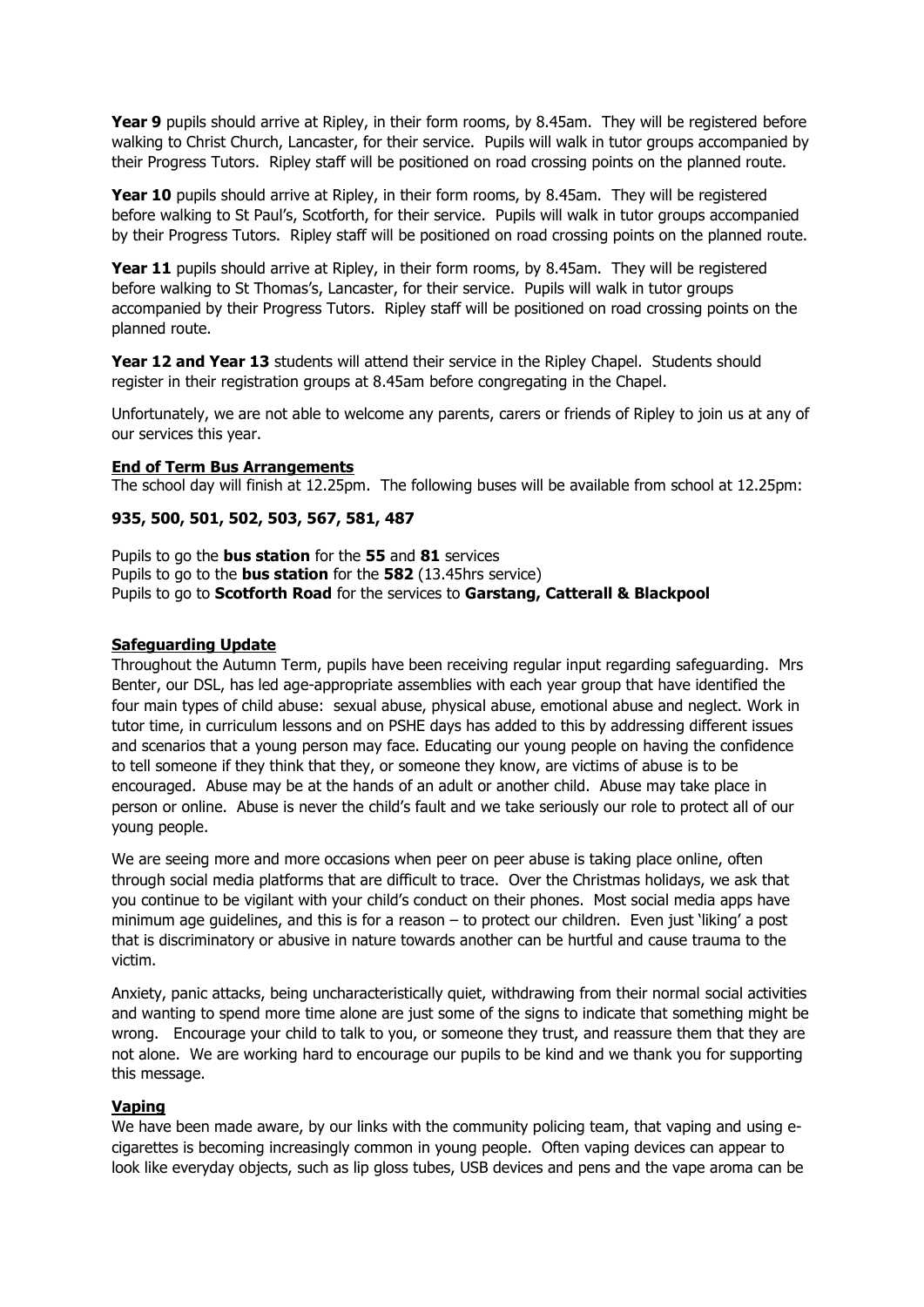bought in a variety of sweet-smelling scents. Through assemblies, we have made pupils aware of the potential adverse health conditions that are linked to vaping. Please be vigilant at home during the holiday period.

# **Cadets – volunteers needed**

We are looking for parental volunteers to join our CCF team. The cadets group is something we are very proud of here at Ripley. We are asking for volunteers to help as the cadet group is becoming increasingly popular and we would love to continue to grow.

If you would be interested in helping with the cadets on their parade nights (Tuesday after school) and on visits, please do get in touch with Mr Hale via Parentline. Any time or support you can give would be welcome. No military knowledge or experience is necessary! We will need to ensure all volunteers are DBS checked, but we will take care of this for you.

# **COVID**

We have been asked to share the advice below regarding COVID vaccines.

# **COVID-19 vaccine update on second doses for 12 to 15 year olds and booster doses for adults**

Following the emergence of the Omicron variant, including confirmed cases in the UK, the Joint Committee on Vaccination and Immunisation (JCVI) has urgently reviewed vaccine response measures.

JCVI now advises that:

- all adults aged 18 to 39 years should be offered a booster dose, in order of descending age groups - to be given no sooner than three months after the primary course
- all severely immunosuppressed individuals should be offered their booster dose no sooner than three months after completing their primary course of 3 doses
- young people aged 12 to 15 years should receive a second dose of the Pfizer-BioNTech COVID-19 vaccine, no sooner than twelve weeks after the first dose.

These measures aim to accelerate the deployment of COVID-19 vaccines and raise levels of protection across the population, and have been accepted by the government. Vaccinating young people should help to reduce the need for young people to have time off school and should reduce the risk of spread of COVID-19 within schools.

Further information on how 12 to 15 year olds will be able to access a second dose of the vaccine, and how adults below the age of 40 will be able to access a booster vaccination, will be provided shortly.

JCVI previously advised that those aged over 40 years and those at higher risk from COVID-19 should be offered a booster. Those eligible can book their appointment on the [NHS website.](https://www.nhs.uk/conditions/coronavirus-covid-19/coronavirus-vaccination/book-coronavirus-vaccination/)

# **COVID testing**

The government have asked families and school staff to continue to take a lateral flow test twice weekly over the Christmas period. Test kits are available from school and can be collected from the main office or the medical room.

# **January Return and COVID testing**

We have been asked to test pupils again on their return to school in January. Please refer to Mr Gomersall's email this week which gives details of this and also a staggered start that we have had to implement in order to facilitate this. Work will be provided via the Blended Learning pages on Firefly for pupils who have a slightly later start. Please note, however, that a test taken within 90 days of